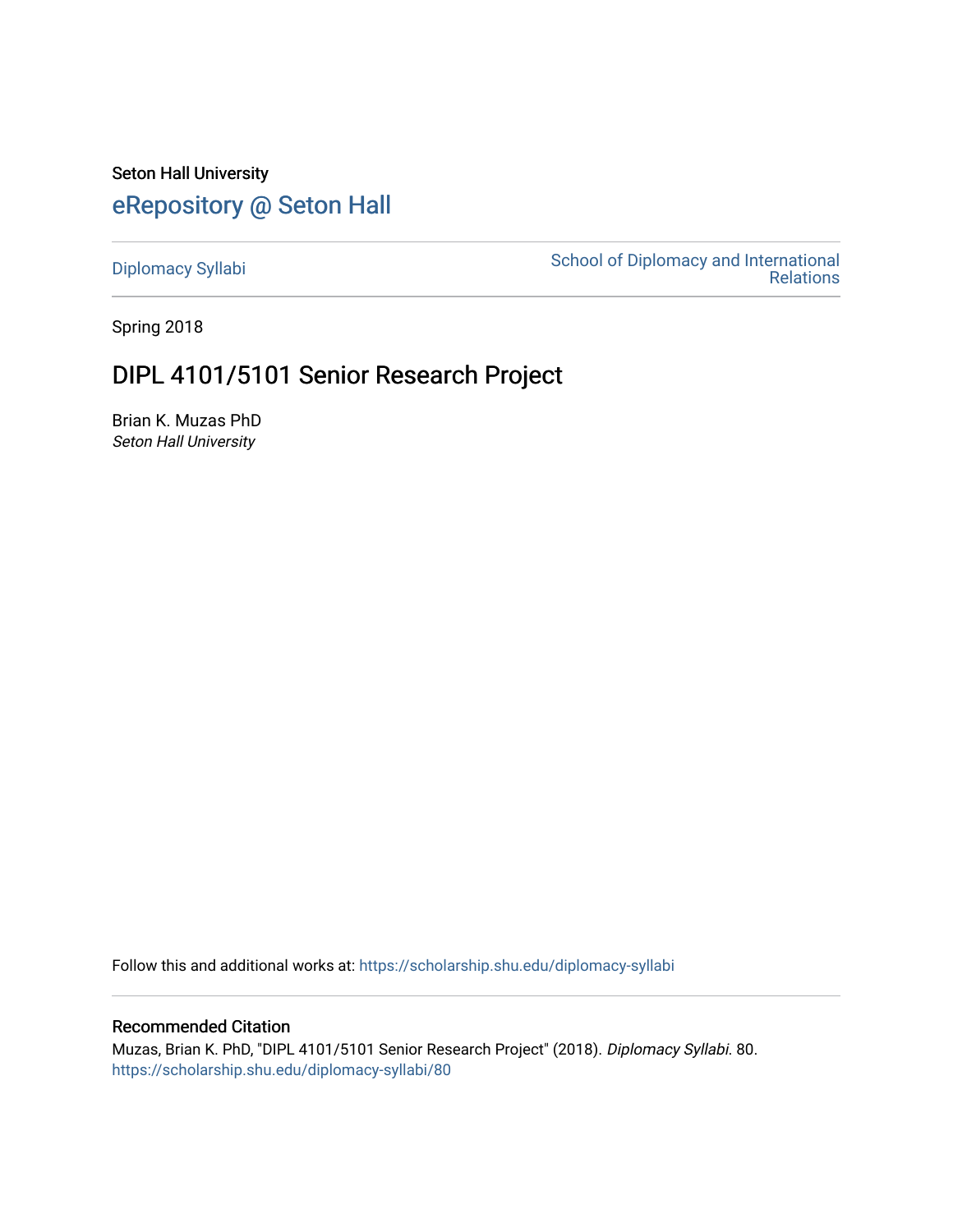# **School of Diplomacy and International Relations DIPL 4101 / DIPL 5101 Mondays, Alfieri Hall 122 Afternoon Section: 2:00 PM – 4:30 PM Evening Section: 5:00 PM – 7:30 PM**

Professor: Rev. Brian K. Muzás, Ph.D. Office: McQuaid Hall 101D Phone: +1 973 313 6022 Email: brian.muzas@shu.edu

Afternoon Section Office Hours: Mondays, 1:00 PM – 2:00 PM and by appointment Evening Section Office Hours: Mondays, 7:30 PM – 8:30 PM and by appointment

## Course Summary:

This course is designed to help students learn research, writing, and oral communications skills that they can apply to all academic and professional pursuits. The ultimate goal is to complete a well-written, strongly argued, and thoroughly documented Senior Research Project. The course is structured to include both class and individual meetings. The first several weeks mix class and individual meetings with the professor to focus on helping students turn their research interests into a research puzzle, find and use primary and secondary sources, develop hypotheses, conceptualize variables, identify an effective research design, and present their ideas professionally in public settings. The next several weeks help students shape their particular projects, with a focus on writing, revising, and providing effective feedback to fellow students. During the last weeks the students formally present their research findings and constructively critique one another's presentations.

#### Expectations and Grading:

Students should come to class meetings prepared to discuss the readings and to present their assignments to their colleagues and the professor. Students should come to each of the individual meetings with the professor prepared to present and discuss their assignments. The final grade will be determined as follows:

- Writing assignments: 15%
- Participation: 15%
- Preliminary draft: 15%
- Oral presentation: 20%
- Final draft: 35%

## **Important Notes:**

→ Plagiarism and other forms of academic dishonesty will be reported to the administration, and may result in a lowered or failing grade for the course and up to possible dismissal from the School of Diplomacy. See university and school standards for academic conduct here: http://www.shu.edu/offices/community-development/community-standards/ http://www.shu.edu/academics/diplomacy/academic-conduct.cfm.

➔Use of electronic devices for any purpose other than taking notes is not appropriate during class time. It distracts other students and the professor and will result in a lowered grade (in other words, do not use your laptop for email, shopping, Twitter, Facebook, and the like).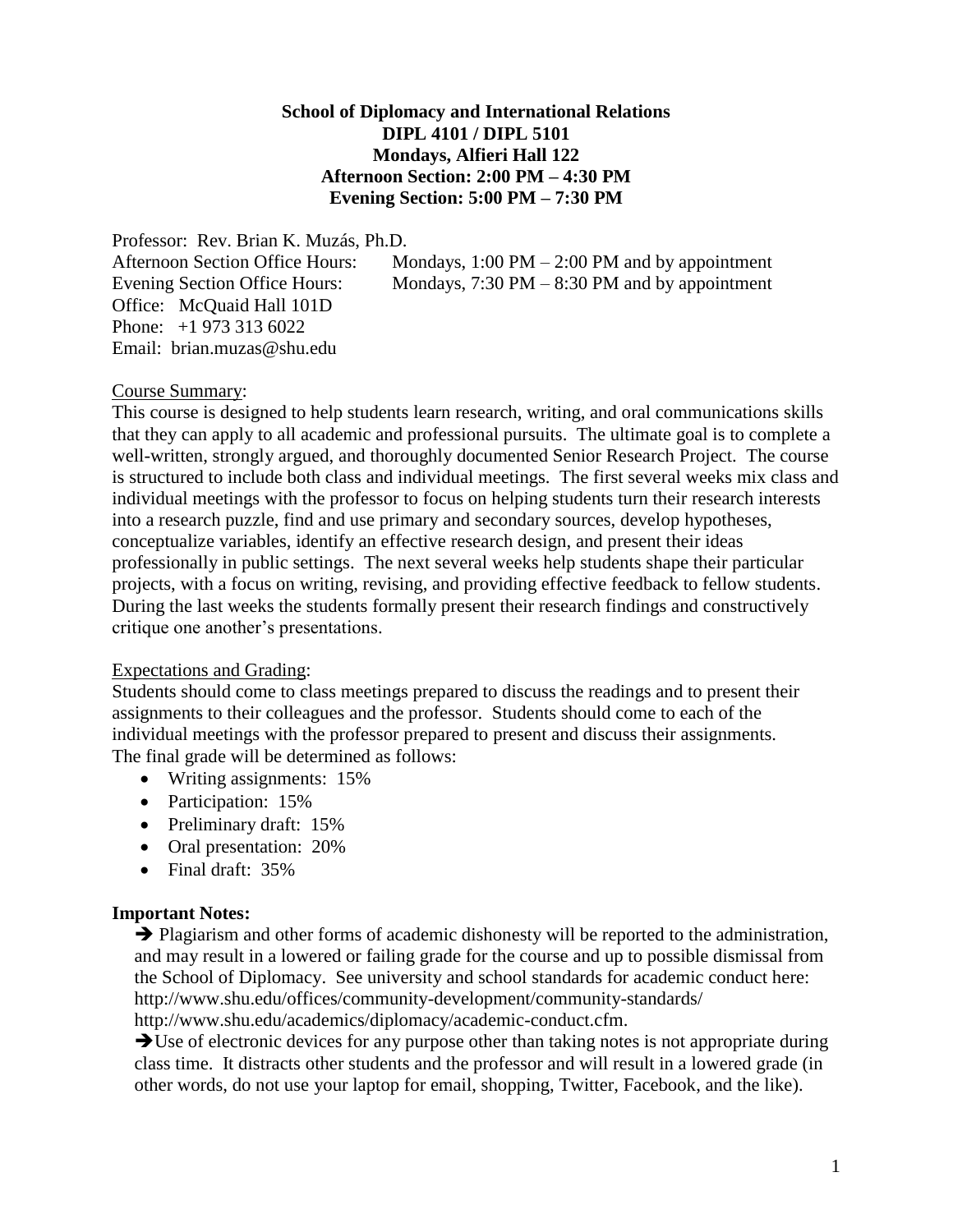#### Required Textbook:

Wayne Booth, Gregory Colomb, and Joseph Williams, *The Craft of Research* (Chicago: University of Chicago, 2008)  $3<sup>rd</sup>$  Edition. (The 4<sup>th</sup> edition came in late 2016, but the 3<sup>rd</sup> edition is much the same – and now much less expensive – so I present the *old* numbers.)

#### Course Meetings, Readings, Assignments, and Due Dates:\*

\*Note: Any assignments may be turned in early

#### **Weeks 1-3: Class and Individual Meetings**

### January 22 (class)

Course overview and choosing a topic

Identifying research questions, defining problems, and finding, using, and citing sources *Reading:* BCW (Booth, Colomb, & Williams), pp. 35-101, 273-276

# January 29 (class)

Hypotheses, variables, thesis statements, causal claims, and research design

### *Assignment:* **Preliminary Bibliography – due at the beginning of class**

Bring a bibliography with at least 20 potential sources on your research topics. This should help you to determine if there is enough information about your topic/s to continue with it or choose one of two. All sources should be academic books, journal articles, or primary materials such as government documents or institutional databases.

#### February 5 (individual meetings)

# *Reading:* BCW, pp. 105-138

### *Assignment:* **Research Topic Descriptions – due at meeting**

Write two descriptions of research topics that you are considering, each a paragraph long. What's the puzzle? Why is it interesting and important? Be prepared to present the descriptions to the professor.

#### **Week 4: Individual Meetings**

#### February 12

Discussion of the bibliography, research question, and research strategy *Reading:* BCW, pp. 139-151

# *Assignment:* **Annotated Bibliography – due at meeting**

Bring a bibliography with at least 10 annotated sources. Below each of these 10 sources describe the article's key points and how they relate to your research in 3-4 sentences. Do not simply use the article's abstracts; use your own words. All sources should be academic books or journal articles. Be prepared to discuss progress and future plans.

#### **Weeks 5-7: Class and Individual Meetings**

#### February 19 (class)

# Assessing existing research

#### *Assignment:* **Preliminary Literature Review – due at the beginning of class**

Write a three-page review of *at least* five articles *in academic journals* that directly relate to your research topic. The review should compare and contrast the readings, stressing the major arguments presented, the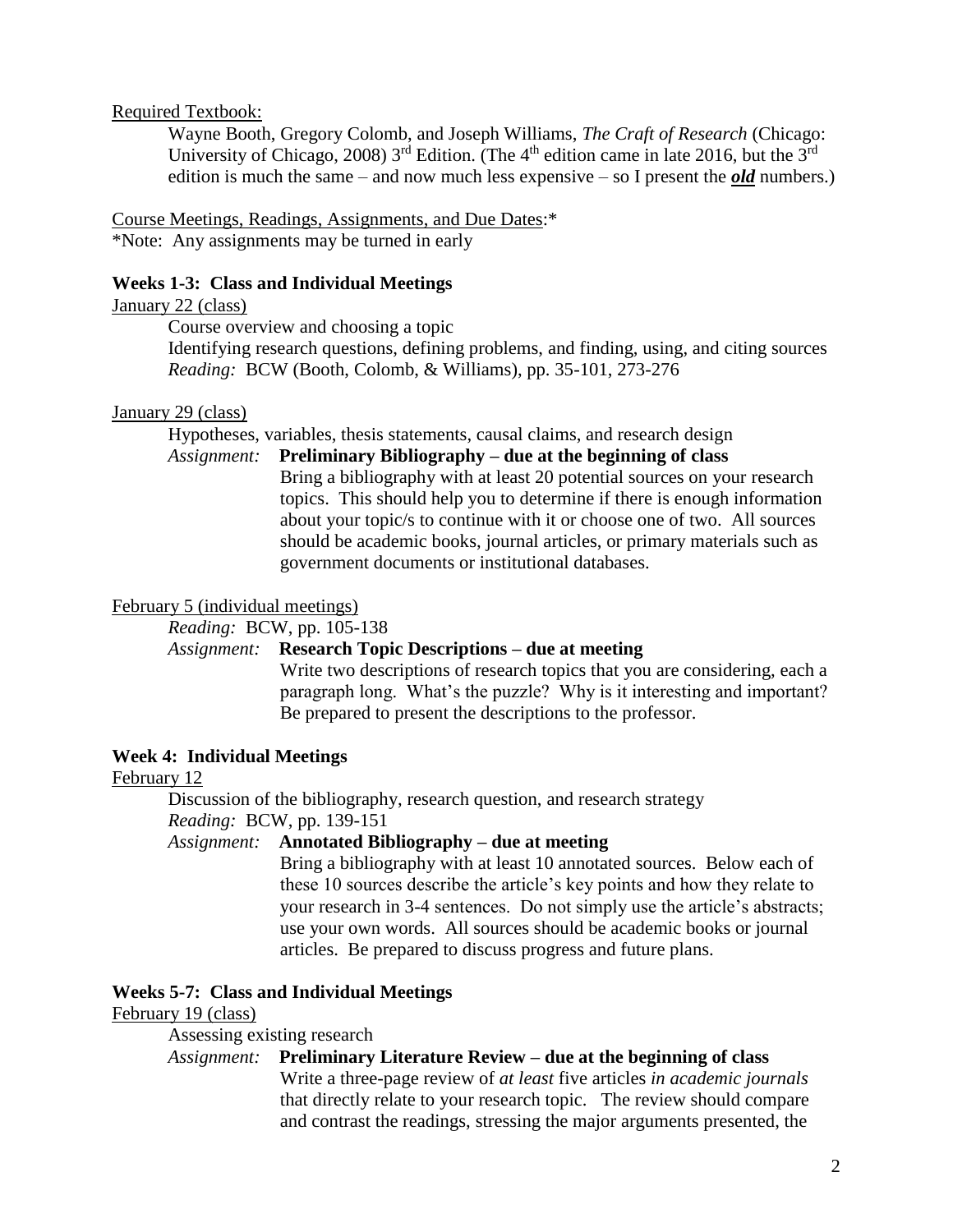evidence used, the type of analysis employed, limitations, and areas of contention between the authors. Most importantly, the review should propose how your research question relates to one or more debates within the academic literature. **Be prepared to present the review to the class.**

#### February 26 (individual meetings):

Thesis statements and research strategies

*Assignment:* **Thesis Statement / Research Strategy – due at meeting**

Write a two-page thesis statement and research strategy that includes how the thesis relates to the state of the debate regarding your topic and what strategy you will use to assess your causal claims, including what cases you will examine and what data sources you will use.

#### March 12 (class):

Thesis statements and research strategies

*Assignment:* **Thesis Statement / Research Strategy – due at the beginning of class** Present a revised thesis statement and research strategy to the class in a 3- 5 minute formal presentation that includes how the thesis relates to the state of the debate regarding your topic and what strategy you will use to assess your causal claims, including what cases you will examine and what data sources you will use.

#### **Weeks 8-9: Individual meetings**

March 19 and March 26

Discussion of the introduction and outline (and research progress at subsequent meetings) *Reading:* BCW, pp. 173-202

# *Assignment:* **Introduction and Outline – due at meeting**

Bring a detailed 3-7 page introduction and outline. The introduction should not be more than 4 pages and should include the research puzzle, the policy  $\&$ /or theoretical importance of the question/topic, the thesis statement (or set of hypotheses), and the plan for the paper. The outline should briefly describe the main points (and, preferably, the sources to be used) in each section.

#### **Week 10: Class meeting**

April 9

Presenting research in public and making revisions

*Assignment:* **Preliminary draft – due at the beginning of class**

Hand in the preliminary draft at the beginning of class and send an electronic copy as well. The preliminary draft should be at least 4,000 words and should include at least the introduction, the literature review section, some analysis of cases and data, and an outline of the remaining pages.

### **Week 11: Individual meetings**

April 16

Discussion of ways to strengthen the preliminary draft *Reading:* BCW, pp. 203-210, 232-269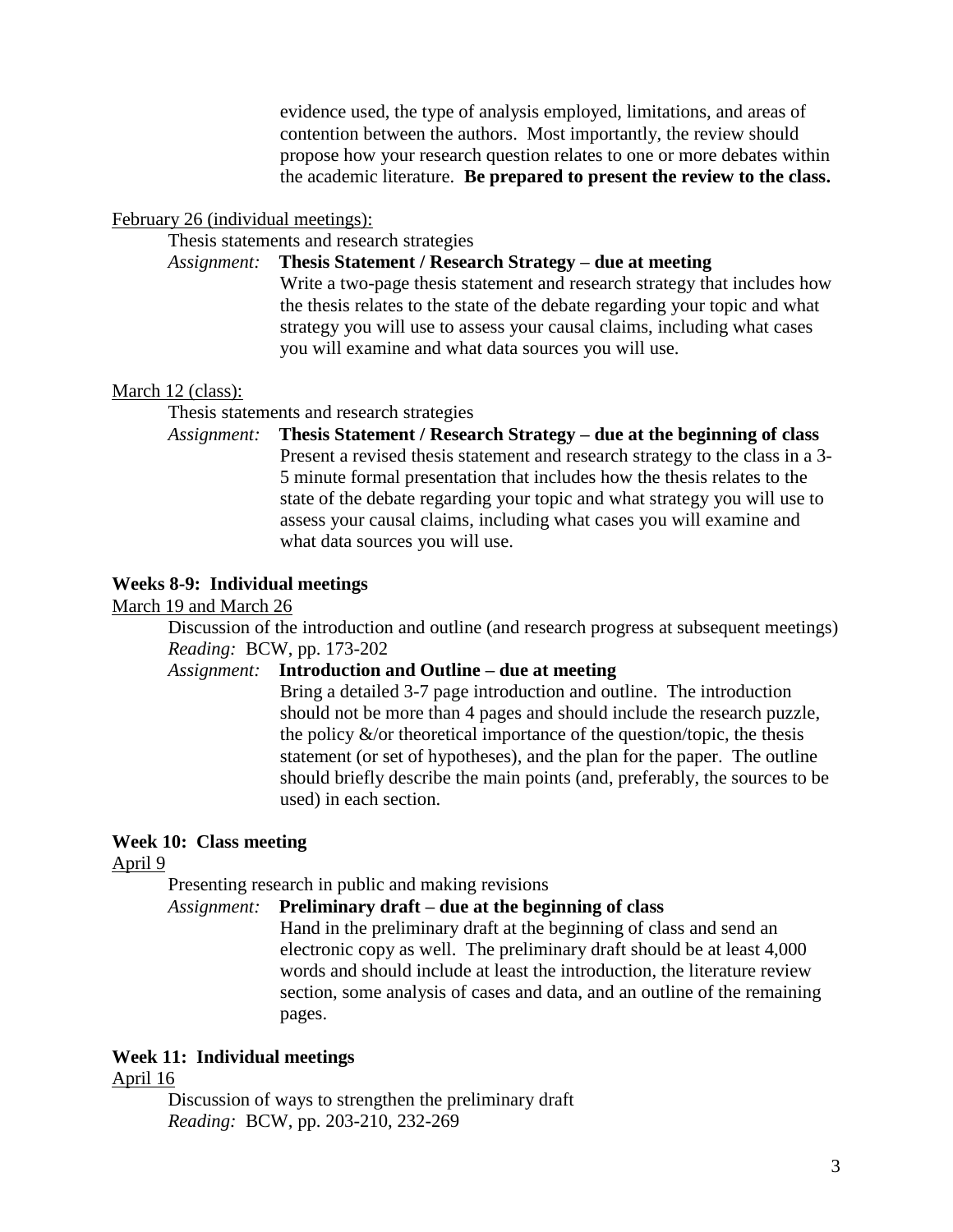# **Weeks 12–14: Class Meetings**

April 23, April 30, and May 7

Student presentations (equally divided per class)

*Reading:* BCW, pp. 213-231.

# *Assignment:* **Oral Presentation and Constructive Critique**

Students should come prepared to present their research, including the puzzle, thesis statement, findings, and conclusions. Presentations should be 8-12 minutes long and should include some kind of visual aid (overhead projector, PowerPoint presentation, or hand-out). Students should also be prepared to provide constructive critiques (including praise) of their fellow students.

# **May, date TBA (definitely during finals period): Final Paper Due (earlier is welcome)**

Final drafts are due. An electronic copy should be sent to my email address and a hard copy placed in my mailbox by *noon*. Both an electronic and a hard copy are required. Requirements:

- 7,000 to 9,000 words total (8,000 to 10,000 for honors), including title, text, notes, bibliography, and tables
- Formatted via the template posted to Blackboard
- Must incorporate suggestions from the individual meetings with the professor and from the oral presentation
- Must include appropriate citation method, and all sources in the bibliography must be cited in the text

Please note that the Diplomacy School standard for citations is the current edition of the *Chicago Manual of Style*. Thus, the student may choose either the footnote/bibliography style or the intext/reference list style but not an amalgam of both.

# **CLASS WILL NOT MEET ON THE FOLLOWING DAYS:**

**March 5** Spring Break – University closed **April 2** Easter Monday – University closed

# Student Learning Outcomes:

By the end of the semester, students should have acquired in-depth knowledge of a particular functional area and/or region of the world and knowledge and understanding of the social science research process. Students should also have developed the skills to: collect, sort, and evaluate information; analyze complex situations and synthesize information; integrate different fields of study in analysis of a complex world; and communicate effectively in oral and written form.

# Accommodations Policy

Under the Americans with Disabilities Act and Section 504 of the Civil Rights Restoration Act, students at Seton Hall University who have a disability may be eligible for accommodations in this course. Should a student require such accommodation, he or she must self-identify at the Office of Disability Support Services (DSS), Room 67, Duffy Hall, provide documentation of said disability, and work with DSS to develop a plan for accommodations. The contact person is Mrs. Linda Walter at (973) 313-6003.